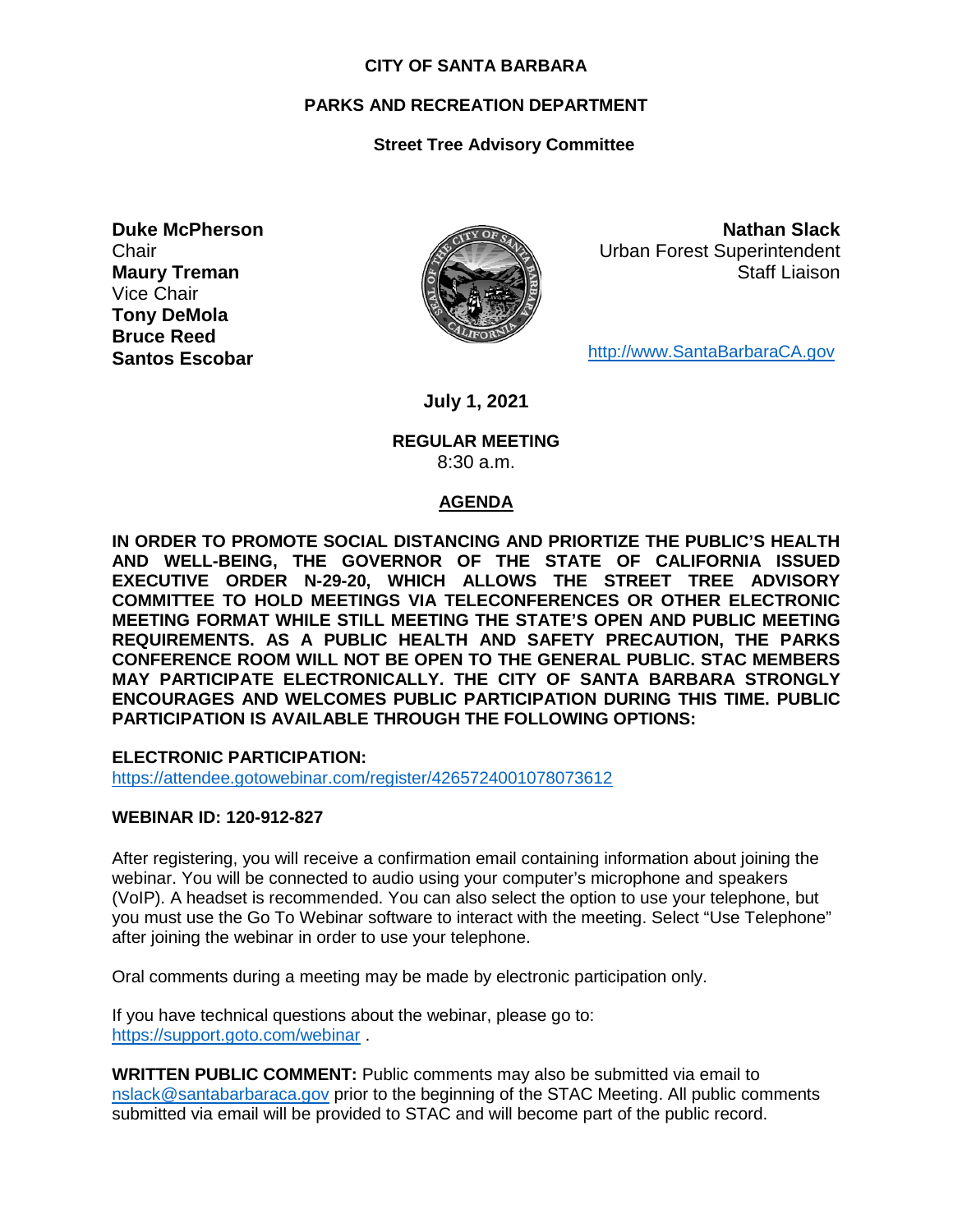**PUBLIC COMMENT:** Public comment on matters not listed on the agenda will occur at the beginning of the meeting. Members of the public wishing to speak must "raise their hand" in the GoToWebinar platform by selecting the virtual hand icon, which is generally located on most devices in the upper right hand corner of the screen. When persons are called on to speak, their microphone will be activated and they will be notified to begin speaking. Each speaker will be given a total of one minute to address the STAC.

**PUBLIC COMMENT ON AGENDIZED ITEMS:** Members of the public wishing to speak on a matter on the agenda must "raise their hand" in the GoToWebinar platform by selecting the virtual hand icon during the presentation of that item. The "raise hand" icon is generally located on most devices in the upper right hand corner of the screen. When persons are called on to speak, their microphone will be activated and they will be notified to begin speaking. Each speaker will be given a total of one minute to address the STAC.

## **PUBLIC INFORMATION**

Materials related to an item on this agenda submitted to the Street Tree Advisory Committee after distribution of the agenda packet are available for public inspection in the Parks Division Office located at 402 E. Ortega Street, Santa Barbara, CA 93101, during normal business hours.

# **CALL TO ORDER**

# **ROLL CALL**

# **CHANGES TO THE AGENDA**

# **APPROVAL OF MINUTES**

A. Regular Meeting June 3, 2021

## **MEMBER AND STAFF COMMUNICATIONS**

A. Parks and Recreation Commission actions

## **NEW BUSINESS**

#### **TREE REMOVAL CONSIDERATIONS STREET TREES**

- 1. 121 E. Mason St. *(20) various trees* Nicole Horn
- 2. 2436 De La Vina St. *Jacaranda mimosifolia,* Jacaranda Kathryn Strauss
- 3. 230 E. Constance Ave. *Harpephyllum caffrum*, Kaffir Plum Bailey Hochhalter

# **SETBACK TREES**

- 1. 2901 Valencia Dr. *Afrocarpus falcatus*, Fern Pine Maureen Burke
- 2. 1212 Punta Gorda St. #23 *Ceiba speciosa*, Silk Floss Tree Ricardo Frustockl
- 3. 408 Corona Del Mar *Afrocarpus falcatus*, Fern Pine Ronnie Gosnell
- 4. 1542 Hilcrest Rd. *(2) Eucalyptus globulus*, Blue Gum Alan Fiedler

## **STREET TREE MASTER PLAN**

## **OLD BUSINESS**

## **ADJOURNMENT**

**AMERICANS WITH DISABILITIES ACT:** In compliance with the Americans with Disabilities Act, if you need special assistance to participate in this meeting, please contact Nathan Slack at